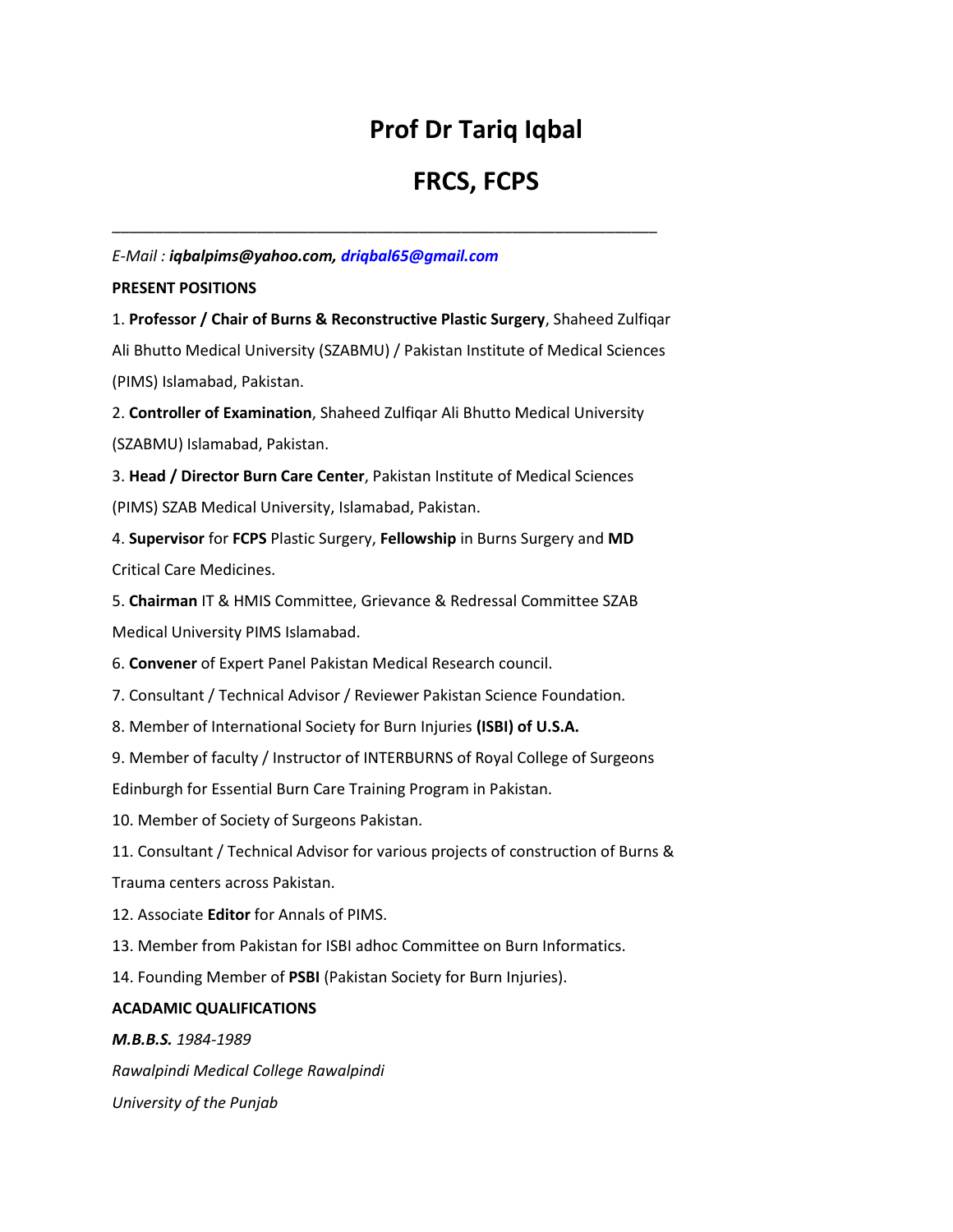#### *FRCS*

*Royal College of Physicians & Surgeons Glasgow UK FCPS (SURGERY) College of Physicians and Surgeons Pakistan Certificate of equivalence of FCPS (Plastic Surgery) Pakistan Medical & Dental Council, Islamabad. Clinical training for advance techniques in Burns management at HARBORVIEW Burn Center, University of WASHINGTON USA from March 21, 2008 to March 26 2008. Qualified the Certificate course of EMSB on September 13, 2011 held at The Hague, The Netherlands.*

### **CONFERENCES/ COURSES/ WORKSHOPS**

Presented my talk as **Invited Speaker** on "**Status of Burn Care in Pakistan**" in 25th Annual Meeting, **PAPSCON-2020** held at Serena Islamabad on March 13- 14, 2020.

Presented my talk as **Invited Speaker** on *"Major burn injuries in a developing country"* in **British Burn Association's** Annual Scientific Meeting held in **Leeds UK** on May 8th to 10th 2019.

Participated as **Faculty Member / Speaker** in 11th Asia Pacific Advance Fluid Conference on "**Fluid management in severe Burns**" organized by AESCULAP INTERNATIONAL ACADEMY from April 11-12, 2019 at **Suzhou China.** Participated as Faculty member in the International Symposium on "Recent Advances in Management of Serious Infections" held in **Baku Azerbaijan** on October 27-31, 2018.

Participated as **invited Speaker** in **1st International symposium on TISSUE ENGINEERING: BUILDING LINKAGES (Clinician, Industry & Scientists)** held on September 25, 2018 at Interdisciplinary Research Center in Biomedical Materials **COMSATS** University Lahore.

Participated as Invited Faculty **in 40th ESPEN Congress** on Clinical Nutrition & Metabolism from September 1-4, 2018 held at **Madrid Spain**. Participated as Faculty Member / Speaker in 10th Asia Pacific Advance Fluid Conference on "**Role of Crystalloids in Burns**" organized by AESCULAP INTERNATIONAL ACADEMY from April 12-14, 2018 at **Bali Indonesia**.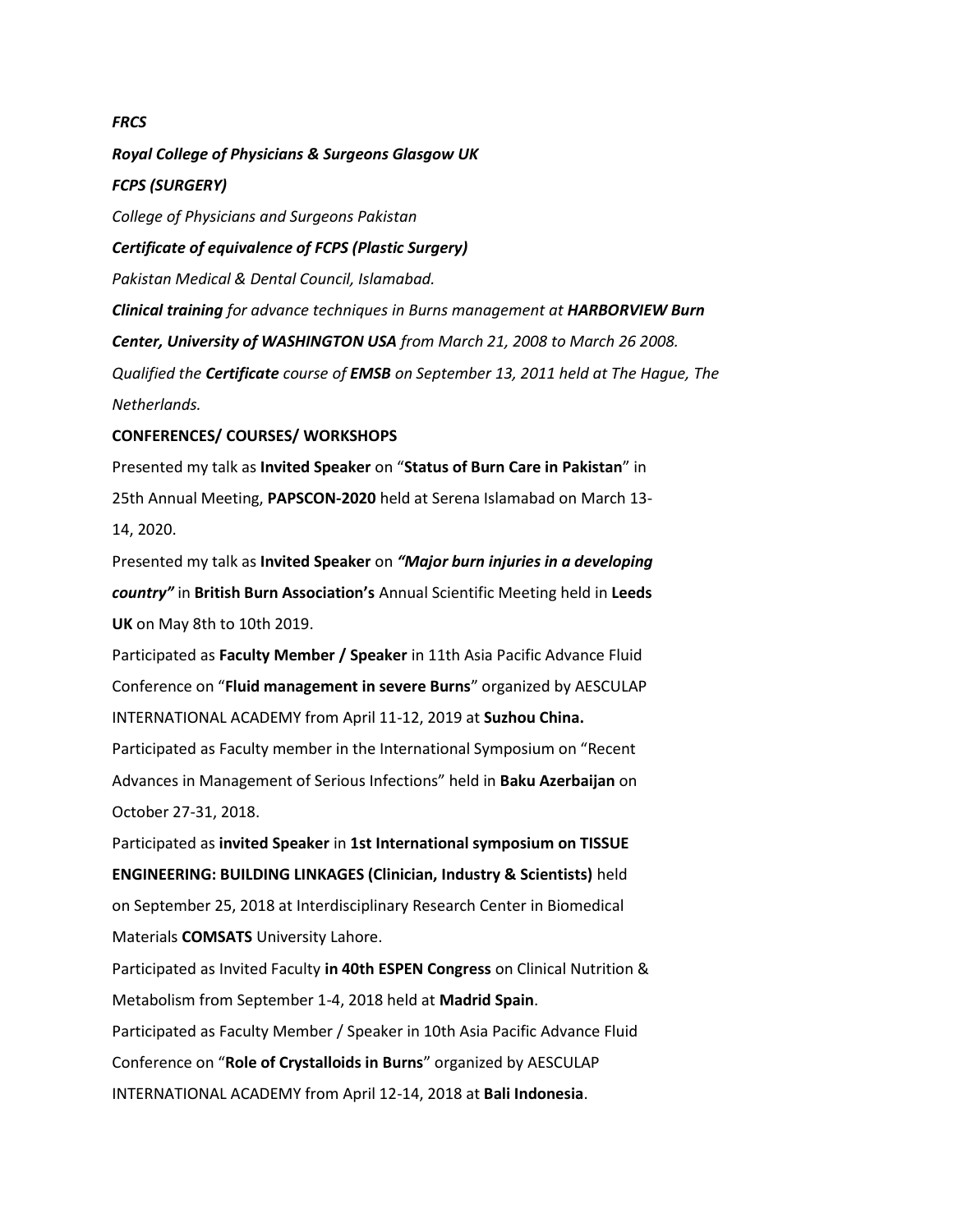Participated as Faculty member in MEEK training Workshop organized by HUMECA from May 9-11, 2018 at **Amsterdam Netherland.** Participated as **Faculty Member / Speaker** in 10th Asia Pacific Advance Fluid Conference on "Fluid Management in Burns" organized by AESCULAP INTERNATIONAL ACADEMY at Bali Indonesia from April 13-14, 2017. Participated in **PAPSCON 2018**, 23rd Annual PAPS conference at Shiekh Zaid Hospital Lahore / Flatti's Hotel from February 23-25, 2018. Organized 1st **BURNCON-17** at Burn Care Center Pakistan Institute of Medical Sciences Islamabad from December 5-6, 2017. Participated as speaker in **17th European Burn Association Congress** from 06- 09 September, 2017 held at **Barcelona Spain.** Participated as **Speaker** in the **International Symposium on** "**Recent Advances in Management of Serious Infections**" held in **London United Kingdom** on August 08-09, 2017. Participated as **Faculty Member / Speaker** in 9th Asia Pacific Advance Fluid Conference on **"Fluid Management in Burns"** organized by **AESCULAP** INTERNATIONAL ACADEMY at **Penang Malaysia** from May 12-13, 2017. Participated as Speaker in **PAPSCON 2017**, 22nd Annual PAPS conference at Serena Hotel Faisalabad from March 24-26, 2017. Participated as speaker in **18th International Congress on Burns** organized by the International Society for Burn Injuries **(ISBI**) at **Miami USA** from August 28 to September 01, 2016. Participated as Speaker in the **"Critical Care Conference**" on "**Recent Advances in Management of Wounds Infections**" held in **New York USA** on August 12-13, 2016. Participated as Faculty Member / Speaker in 8th Asia Pacific Advance Fluid Conference on **"Fluid Management in Burns"** organized by **AESCULAP** INTERNATIONAL ACADEMY at **Da Nang City Vietnam** from May 13-14, 2016. Participated as "**Panel of Experts**" in the **"International Symposium on Recent Advances in Management of Serious Infections**" held in **St. Petersburg Russia** on August 23, 2015.

Participated as **"Panel of Experts"** in International symposium on Wound Care technologies on June 2-3, 2015 at ConvaTec Global research & development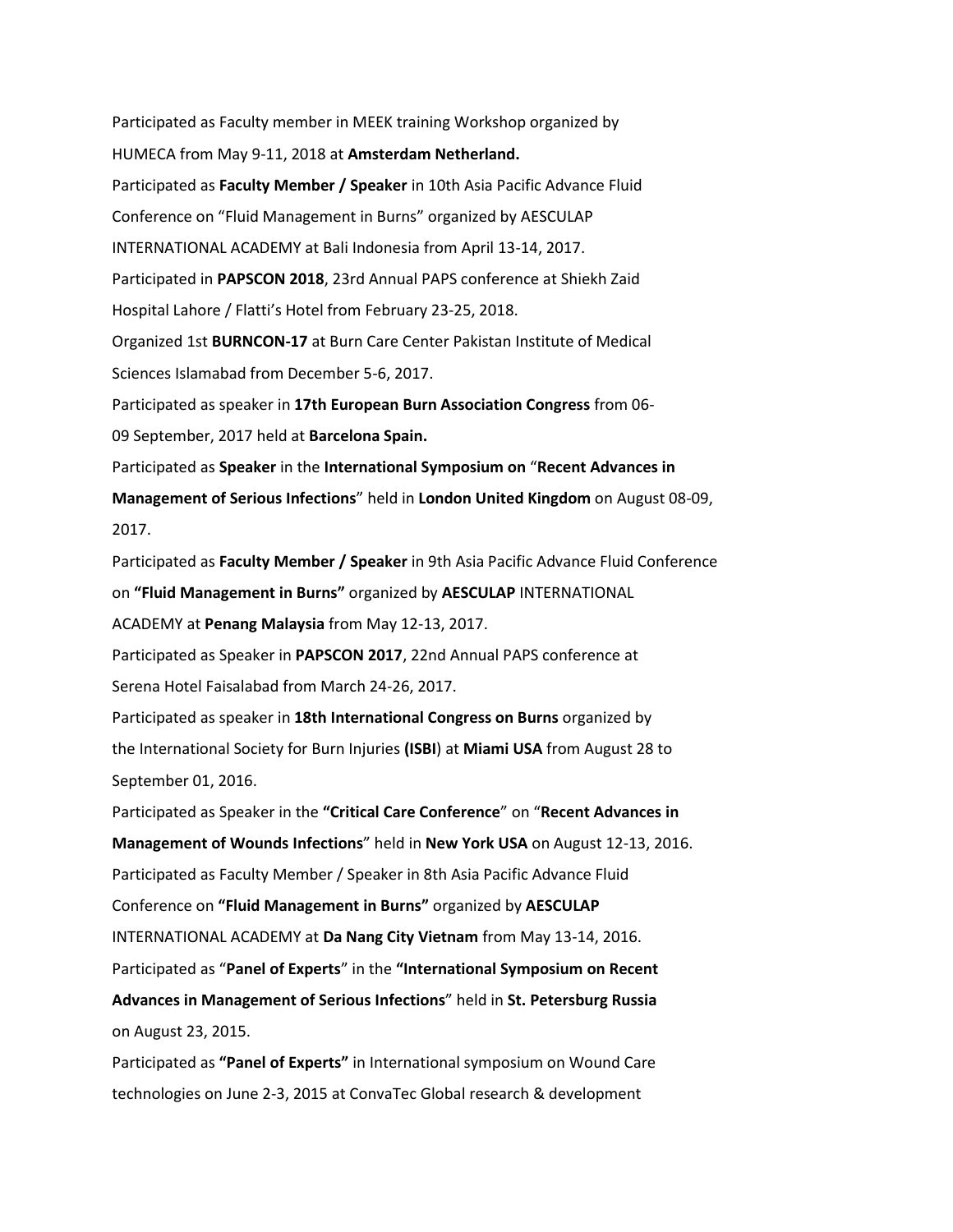Center Deeside Chester United kingdom.

Participated as Faculty Member / speaker in 7th Asia Pacific Advance Fluid Conference on **"Fluid Management in Burn patients"** organized by **AESCULAP** INTERNATIONAL ACADEMY at **Hua Hin Thailand** from April 24-25, 2015. Participated as speaker in **17th International Congress on Burns** organized by the International Society for Burn Injuries **(ISBI**) at **Sydney Australia** from October 12-16, 2014. Participated as "Panel of Experts" in the **"International Symposium on Recent Advances in Management of Serious Infections**" held in **Kuala Lampur Malaysia** on August 12, 2014. Participated in **15th European Burn Association Congress** from 28-31 August, 2013 held at Vienna, **Austria.** Participated as "Panel of Experts" in the "Critical Care Conference" on "**Recent Advances in Management of Serious Infections**" held in Cape Town **South Africa** on Wednesday 21st August 2013. Participated as Speaker in **PAPSCON 2013** on February 10, 2013 at Jinnah Burns & Reconstructive surgery Centre Lahore and presented a paper on "**The Burnt Child, an Epidemiological Profile and Outcome".** Participated as speaker in **16th International Congress on Burns** organized by the International Society for Burn Injuries **(ISBI**) at **Edinburgh U.K.** from September 9-13, 2012.

Participated as Speaker in the International Symposium on "**Recent Advances in Management of Serious Infections**" held in Frankfurt **Germany** on Friday 31st August 2012.

Participated as member of the faculty in 4th Asia Pacific Advance Fluid Therapy Conference on **"Modern Fluids for Improved Patient Outcome & Enhanced Hospital Performance"** organized by **AESCULAP** INTERNATIONAL ACADEMY at **Krabi Thiland** from April 29-30, 2012.

Participated as Speaker for the state-of-the-art lecture on **"Acute Burn Care Present,**

**Past & future"** in **PAPSCON 2012** on February 17, 2012 at Quid-e-Azam Medical College Bahawalpur.

Qualified the **Certificate Course of EMSB** on September 13, 2011 held at The Hague,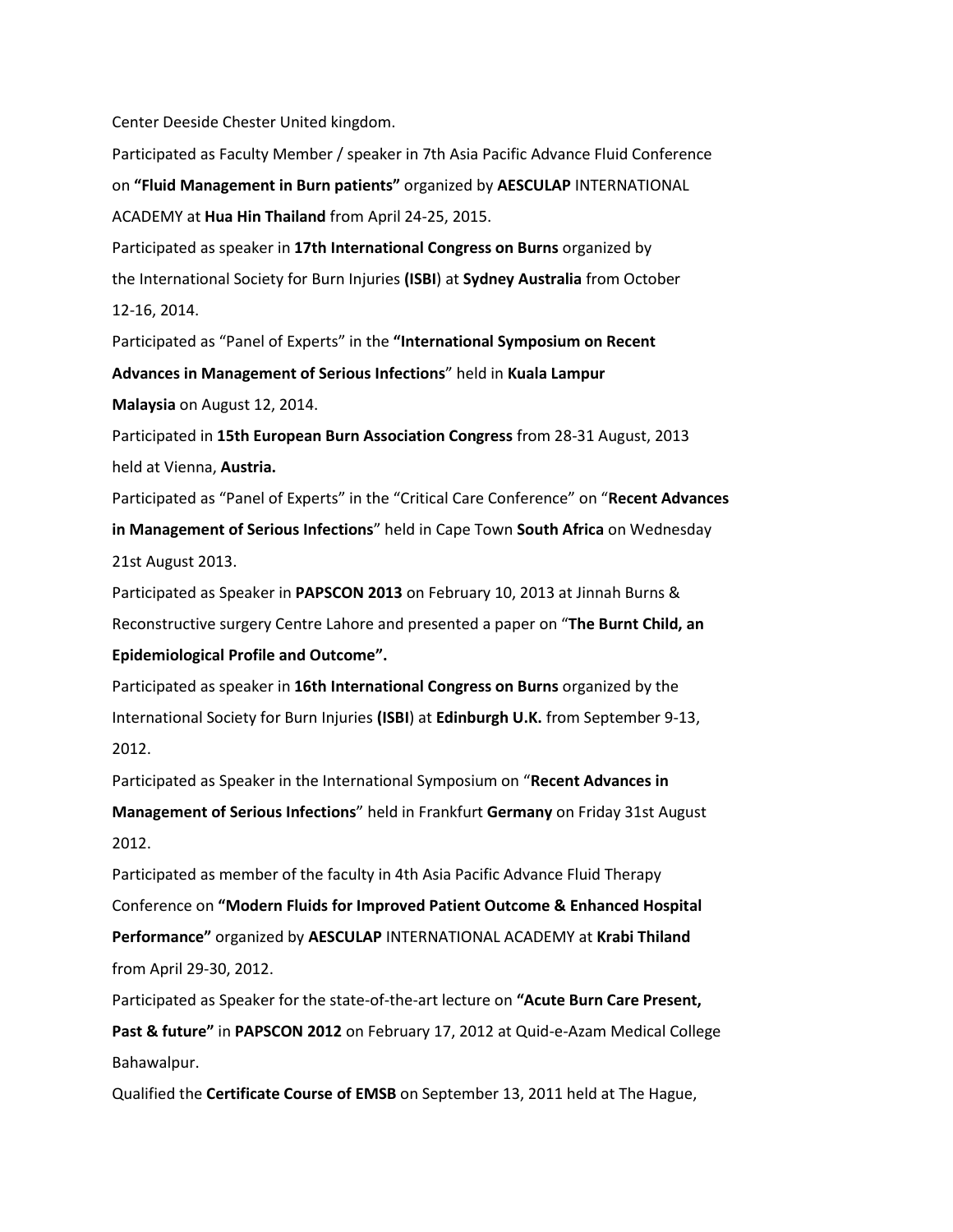The **Netherlands.**

Participated in **14th European Burn Congress** from 14-17 September, 2011 held at The Hague, The **Netherlands.**

Participated in **Critical care Conference** organized by **AESCULAP** INTERNATINAL ACADEMY at Zurich, **Switzerland** from July 23-25, 2011.

Participated as speaker in **15th International Congress on Burns** organized by the International Society for Burn Injuries (ISBI) at **Istanbul, Turkey** from June21-25, 2010. Participated as speaker in workshop on **"Nutrition in Surgical patients"** organized by **AESCULAP** INTERNATINAL ACADEMY at Islamabad Club on May 30,2009.

Participated as member of faculty in Ist Asia Pacific Advance Fluid Conference on **"Fluid Management in Burn patients"** organized by **AESCULAP** INTERNATIONAL ACADEMY at **Kuala Lumpur Malaysia** from April 16-19, 2009.

Participated as speaker in **PAPSCON 2009** from February 25-27, 2009 held at Services Hospital Lahore.

Participated in **14th International Congress on Burns** organized by the International Society for Burn Injuries (ISBI) at **Montreal, Canada** from September 7-11, 2008. Participated as Speaker in **"Health Asia Conference on Burns"** organized by Ecommerce Gateway Pakistan at Conference Hall, Karachi Expo Center on July 07, 2008. Participated as facilitator/Instructor, in workshop on **"Essential Burn Care"** organized by Excellence in Medical Education in collaboration with **INTERBURNS of Royal College of Surgeons Edinburgh**, at Lahore on June 14, 2008.

Participated as **"Panel of Experts"** in symposium on Surgical Infections held at Rawalpindi on April 11, 2007.

Participated in the **"PIMS Symposium 2005"** held at Pakistan Institute of Medical Sciences Islamabad from March 4-6, 2005.

Participated in workshop on **"Peer Review System**" organized by Department of Medical Education, PIMS in collaboration with the Pakistan Medical Journalist's Association at PIMS, Islamabad on May 2, 2005

Participated in workshop on **"Research Methodology, Biostatistics & Medical writing"** organized by CPSP at CPSP center Islamabad from December 27-30, 2004. Participated in workshop on "**Supervisory Skills**" organized by CPSP at CPSP center Islamabad from July 26 to29, 2004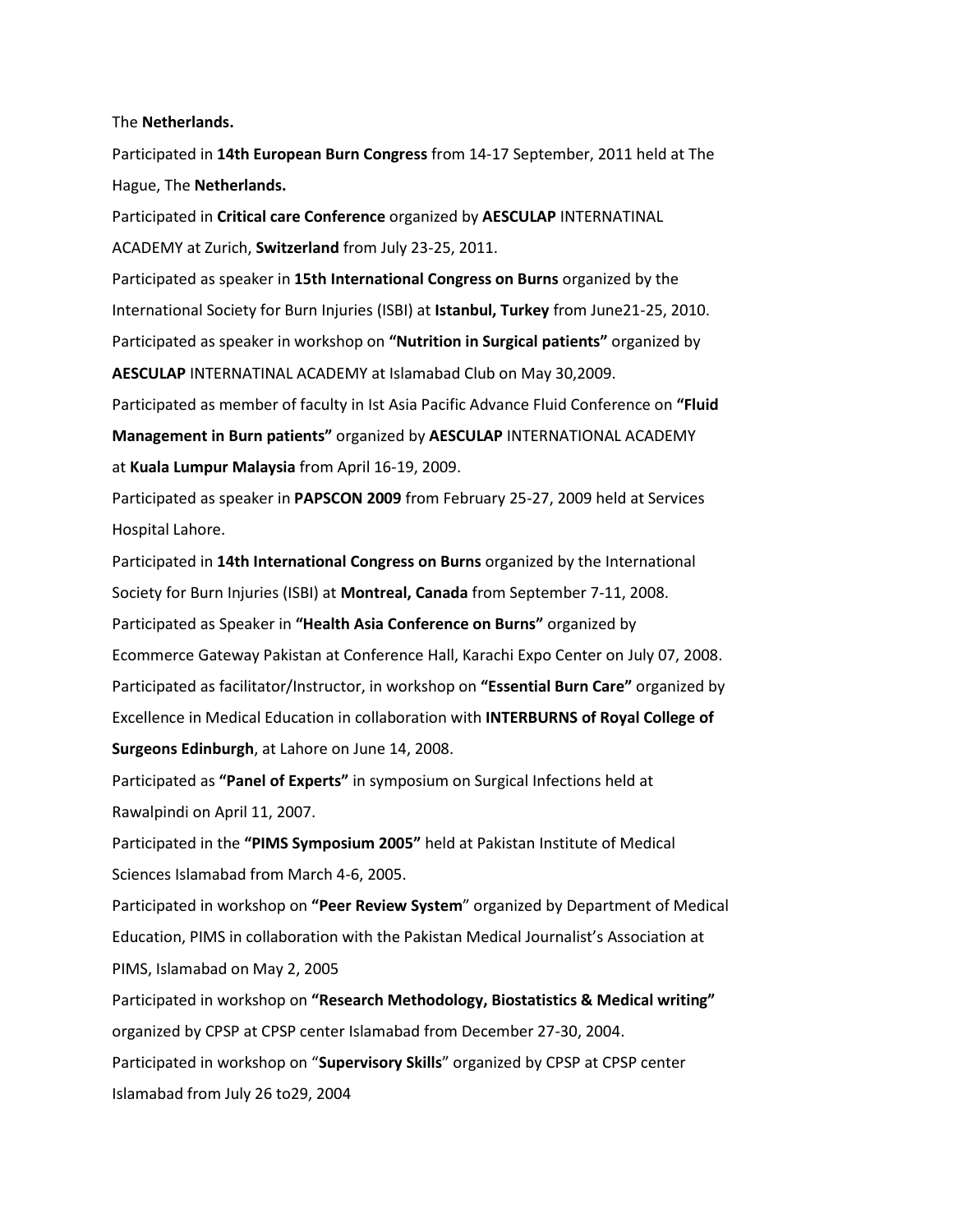Participated in workshop on "**Assessment of Competence**" organized by CPSP at CPSP center Islamabad from August 23 to 26,2004

Participated in workshop on **"Education planning and Evaluation (EPEV)"** organized by CPSP at KRL Hospital Islamabad from 6th to 8th Feb.2002.

Completed **"Information Technology Course"** on "Fundamentals of Electronic Office" held from 12-03-2001 to 07-04-2001 at Pakistan Computer Bureau Islamabad. Participated in the **"National Surgical Congress"** organized by Society of Surgeons of Pakistan at Pearl Continental Hotel Rawalpindi from 12-13 January, 2001. Participated in joint congress of Royal College of Surgeon Edinburgh and College of Physicians & Surgeons Pakistan from 28-30 March 2000 on "Current Surgical Practices"

at CPSP Karachi.

Participated/completed course on "Recent advances in Gastroenterology, carcinoma breast and Surgery" held on October 30, 1999 at Rawalpindi, organized by Society of Surgeons Pakistan.

Attended a Comprehensive Clinical Course in Surgery held at CPSP Karachi from 14th Dec.1996 to 9th Jan.1997.

Attended a special course in Surgery by PROF. JOHN HADFIELD OF U.K. at CPSP Karachi from 7th to 13th Dec.1996

Participated in SEMINAR on Renal Transplant held at Capital Hospital Islamabad on April 11,1993.

Participated in Seminar on the importance of community participation in Accident Prevention held at PIMS Islamabad onApr.7th, 1996.

### **RESEARCH / PUBLICATIONS**

*1. Original article in Journal of Pakistan Institute of Medical Sciences, volume 13(1) January-July 2002, on " Clinical Presentation of Heamorrhoidal disease". 2. Original article in Journal of Pakistan Institute of Medical Sciences, volume 16(I)August-December 2005 on "Incidence of Burn injury admissions at PIMS" 3. Original article in Annals of PIMS, Volume:2(1)-January-March 2006 on "Electric Burn injuries at Pakistan Institute of Medical Sciences Islamabad". 4. Original article in Annals of PIMS, Volume:2(1)-January-March 2006 on "Pre-Hospital Emergency Care and Role of Ambulance Staff. Where do our Ambulances stand?"*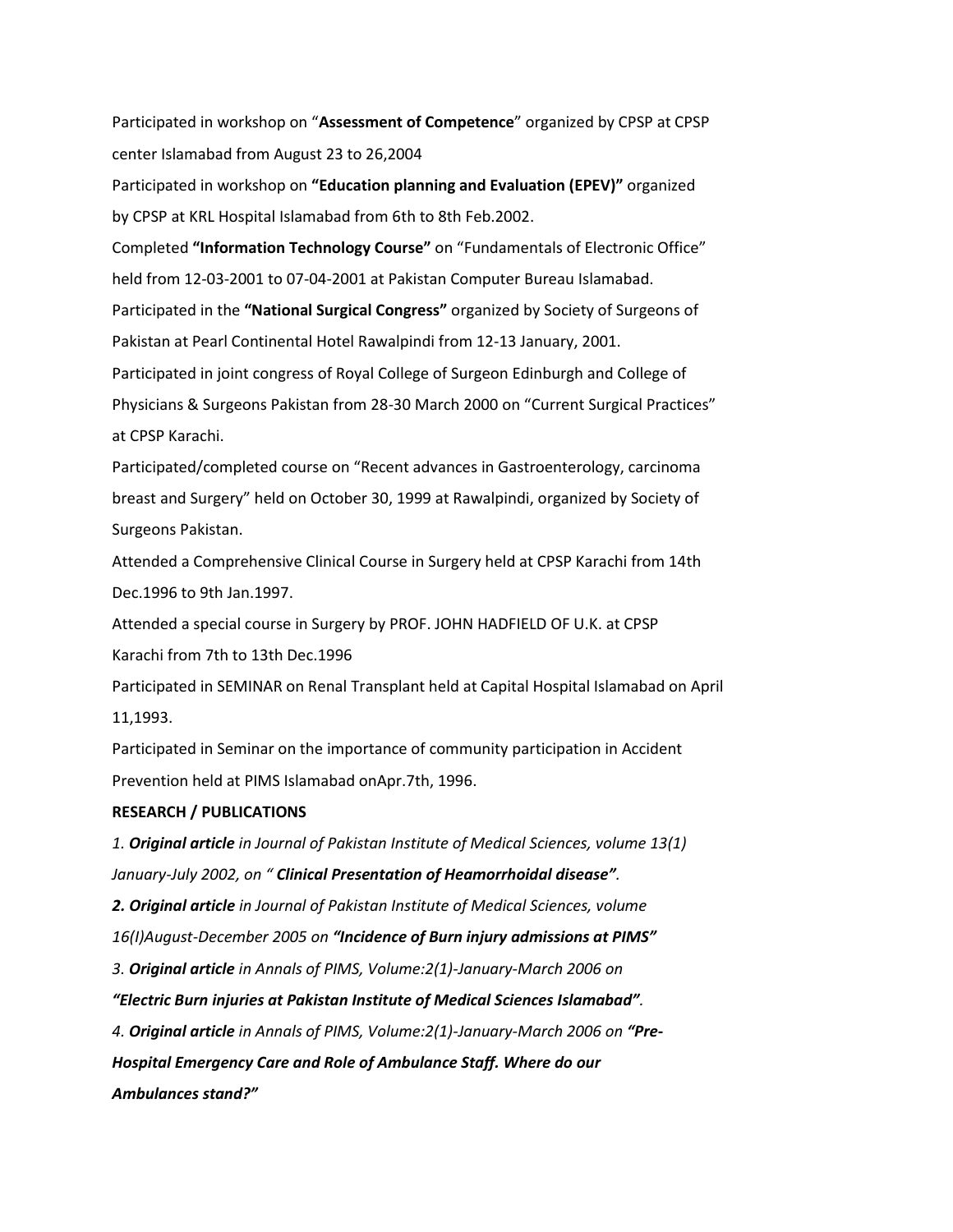*5. Review article in Annals of PIMS, volume: 3-January-March 2007 on "Glycerol preserved Allograft".*

*6. Hand Book on "First Aid & Initial management of Burns" published in 2011 and being distributed free of cost in the country.*

*7. Original article in Journal of College of Physicians and surgeons Pakistan 2011, Vol. 21 (11: 691-694) on "The Burnt Child: An Epidemiological Profile and Outcome."*

*8. Original article in Annals of PIMS, Volume:8(1)-January-March 2012 on "A comparison between Planter Shin Graft and Split Thickness Ordinary Skin Graft in the Management of Post burn Flexion Contractures of Hand"*

*9. Original article in the Journal of International Society for Burn Injuries -*

*"BURNS 39(2013)358-362" on "Epidemiology and outcome of Burns: Early Experience at the Country's First National Burn Center"*

*10. Case Report: in Pak. J. Pharm. Sci., Vol 26, No.3, May 2013, PP.637-639 – "Fatal Toxic Epidermal Necrosis induced by Sodium Valproate"*

*11. Review Article published in JSM Burns and Trauma – "Prevalence of different bacteria and their Antibiotic Susceptibilities in BCC PIMS" 2(3: 1021 (2017).*

*12. Original Article: published in JSM Burns and Trauma – "Role of Suprathel in Dermal Burns in Children" @2017 et al – October 2017.*

*13. Editorial: Modern Burn care published in JSM Burns and Trauma – ISSN: 2475- 9406 @2018 Iqbal (July 2018).*

*14. Review Article published in JSM Burns and Trauma – "Epidemiology of Burns: A Decade Experience" ISSN: 2475-9406 @2018 Iqbal et al (October 2018).*

## **EXPERIENCE ABROAD**

*Performed duties with Pakistan Hajj Medical Mission as a Consultant Surgeon from Feb.20th, to April 14th, 2000 at SAUDI ARABIA*

*Participated in Youth Invitation Program held in JAPAN from August 16th, to September 12th, 2000.*

*Clinical Experience at RODE KRUIS BEVERWIJK Burn Centre, NETHERLAND from October 23 to November 1st, 2005. Clinical Experience at BROOMFIELD Hospital Burn Center, Chelmsford Essex, LONDON (U.K) from March 31st to April 06, 2006.*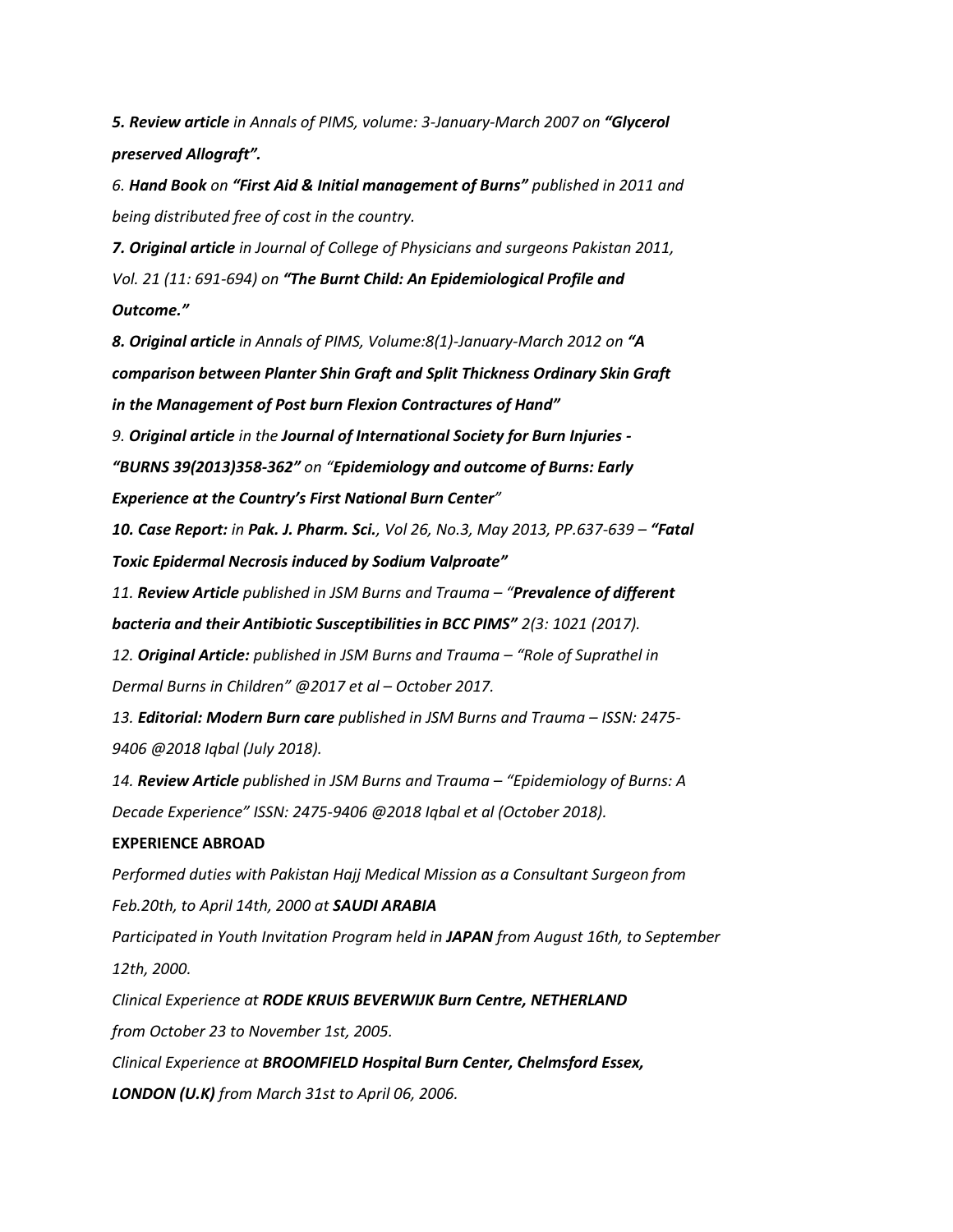*Clinical training of advance techniques in Burns management at HARBORVIEW Burn Center, University of WASHINGTON USA from March 21, 2008 to March 26 2008. Qualified the Certificate Course of EMSB on September 13, 2011 held at The Hague, The Netherlands.*

*Participated as member of the faculty to conduct "Workshops on Acute Burns management" in 4th Asia Pacific Advance Fluid Therapy Conference on "Modern Fluids for Improved Patient Outcome & Enhanced Hospital Performance" organized by AESCULAP INTERNATIONAL ACADEMY at Krabi Thiland from April 29-30, 2012.*

#### **EXTRA-CURRICULAR ACTIVITIES**

*Member Islamabad Club Member Islamabad Golf Club Member JICA Alumni Association of Pakistan Member National Geographic Society Founder Member of Pakistan Society for Burn injuries*

### **ADDITIONAL ACHIEVEMENTS**

1. **I've designed from concept to completion the 1st state of the art Burn Care Center** (BCC) at PIMS that was inaugurated by the **President of Pakistan** on December 6, 2007. This is the **first of its kind** in the public sector of Pakistan and rather south Asia that is established in accordance with the latest International standards for the management of Acute Burn Care and long-term sequel. I have prepared the PC-1 for this project, which was prepared after studying various international Burns centers. The project was approved in August 2003 by the CDWP, but the construction work started in January 2005 with a total cost of **398 Million**. Funds were allocated through **PSDP.** I was also the **Project Manager** for this project and prepared and monitored, on day-to-day basis, each and every detail of this project including the procurement of very high tech bio-medical equipment. In 05 years the Center has managed more than 30,000 patients and all the treatment is free of cost at this center.

2. Started 1st time in the country 02 years **Fellowship in Burns Surgery** from SZAB Medical University, recognized by PMDC as **Level-IV** degree program.